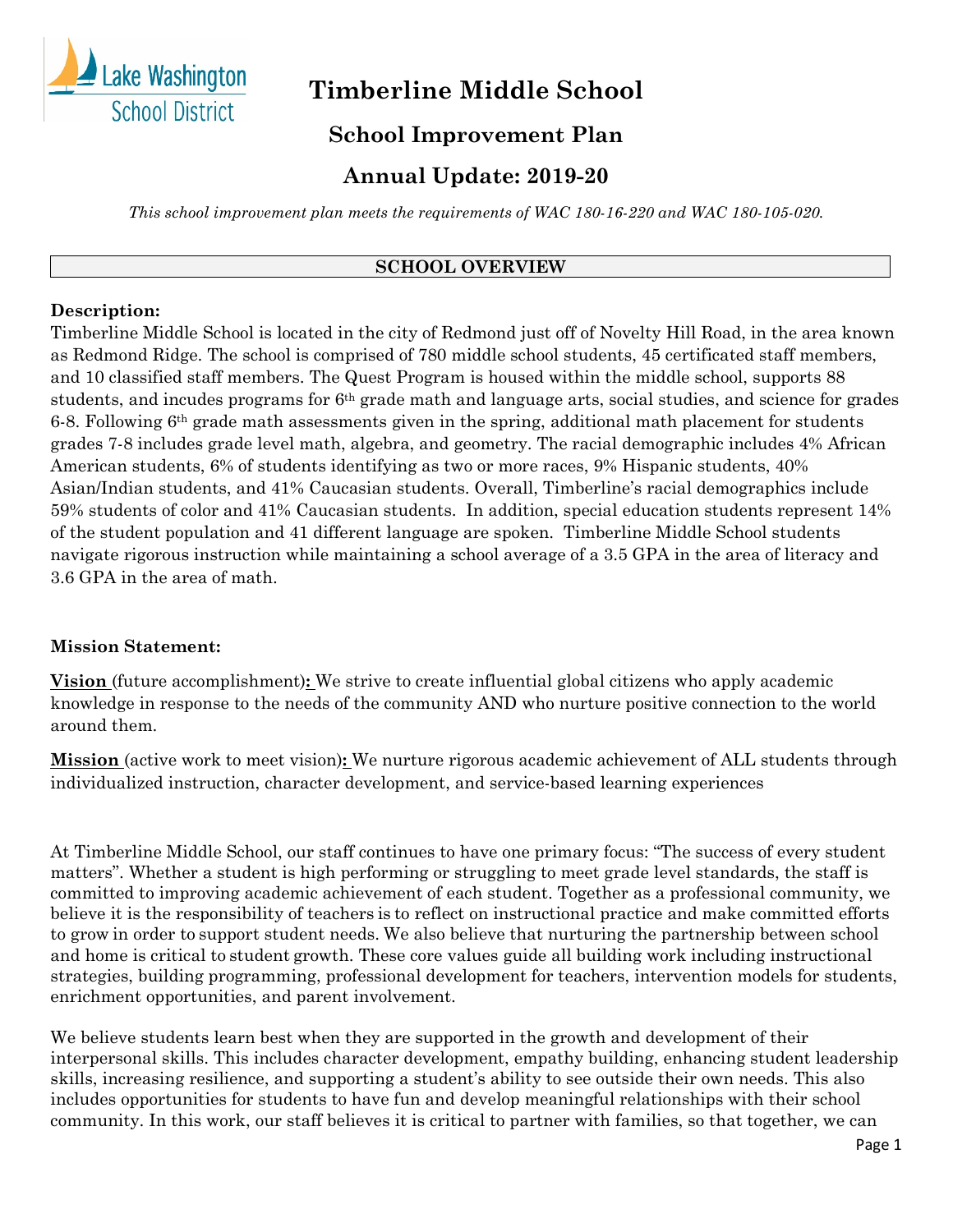help students become their best self. We also believe students should be challenged enough to meet their academic potential. In addition, we believe students are responsible for applying academic knowledge to the needs of the community. This focus includes differentiated instruction for individual students needs and intentional focus on innovative project-based learning experiences to increase engagement and to

increase problem-solving and analysis skills. In addition, elective options are designed to connect to  $21<sup>st</sup>$ century real-world application.

*Note: Timberline Middle School opened in fall of 2019. Demographic and academic performance data has been obtained through Power BI and analysis of students from feeder schools has been completed to develop ths School Improvement Plan. Data through OSPI will be available in the 2020-21 annual update.*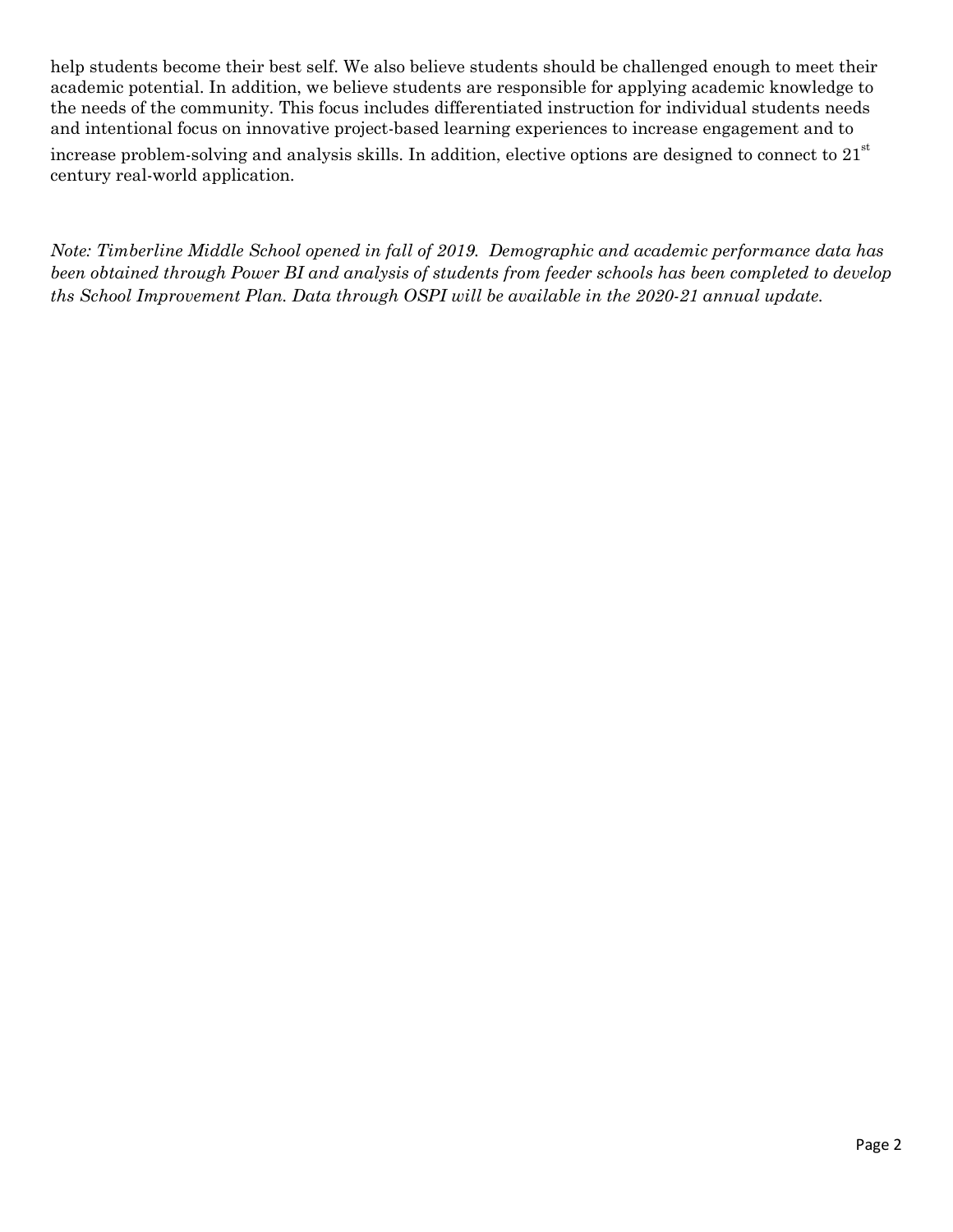## **CONTINUOUS IMPROVEMENT PRIORITIES**

Our target is that all students and student groups are improving, with all gaps closing, each year. The following priorities have been set to guide us in achieving this.

| <b>Priority #1: Academic Goal</b>                              |                                                                                                                                                                                                                                                                                                                                                                                                                  |                                                                                                                                       |
|----------------------------------------------------------------|------------------------------------------------------------------------------------------------------------------------------------------------------------------------------------------------------------------------------------------------------------------------------------------------------------------------------------------------------------------------------------------------------------------|---------------------------------------------------------------------------------------------------------------------------------------|
| <b>Priority Area</b>                                           | Mathematics                                                                                                                                                                                                                                                                                                                                                                                                      |                                                                                                                                       |
| <b>Focus</b> Area                                              | Grade level bands are focusing on different aspects of math Common Core<br>State Standards:<br>Solve systems of linear equations exactly and approximately focusing<br>on pairs on linear equations with two points (including graphing)<br>Apply fraction operations                                                                                                                                            |                                                                                                                                       |
| <b>Focus Grade Level(s)</b>                                    | $6-8$                                                                                                                                                                                                                                                                                                                                                                                                            |                                                                                                                                       |
| <b>Desired Outcome</b>                                         | By May 2020, 7 <sup>th</sup> and 8 <sup>th</sup> grade algebra teachers will move from 86% of<br>students below or approaching standard in the area of systems of linear<br>equations to 100% at standard.<br>By May 2020, in fraction operations, $6th$ grade math teachers will move<br>- 51 students from level 1 to level 2<br>- 15 students from level 2 to level 3<br>- 4 students from level 3 to level 4 |                                                                                                                                       |
| <b>Alignment with District</b><br><b>Strategic Initiatives</b> | Multi-Tiered Systems of Support - Behavioral, Social and Emotional<br>Support (MTSS-B)                                                                                                                                                                                                                                                                                                                           |                                                                                                                                       |
| <b>Data and Rationale</b><br><b>Supporting Focus Area</b>      | Solving systems of linear equations and successfully applying fraction<br>operations are both foundational skills for academic performance at the<br>high school level. Our staff believes it is critical that these skills are<br>developed prior to the departure middle school.                                                                                                                               |                                                                                                                                       |
| <b>Strategy to Address</b><br>Priority                         | Action                                                                                                                                                                                                                                                                                                                                                                                                           | <b>Measure of Fidelity of</b><br>Implementation                                                                                       |
|                                                                | Pre-assessment data<br>collected in October and<br>post assessment data<br>collected in May<br>Student data tables and<br>graphs related to specific<br>math unit performance<br>tasks<br>Teacher created common<br>assessments<br>SBA data                                                                                                                                                                      | Teacher PGE teams are tracking<br>and monitoring student growth in<br>math standards within 4 check-in<br>points throughout the year. |
| <b>Timeline for Focus</b>                                      | Fall, 2019 - Spring, 2020                                                                                                                                                                                                                                                                                                                                                                                        |                                                                                                                                       |
| Method(s) to Monitor<br><b>Progress</b>                        | <b>Teacher PGE Teams</b><br>$\bullet$<br>Admin formal and informal observations<br>Department meetings & School-wide Progress monitoring                                                                                                                                                                                                                                                                         |                                                                                                                                       |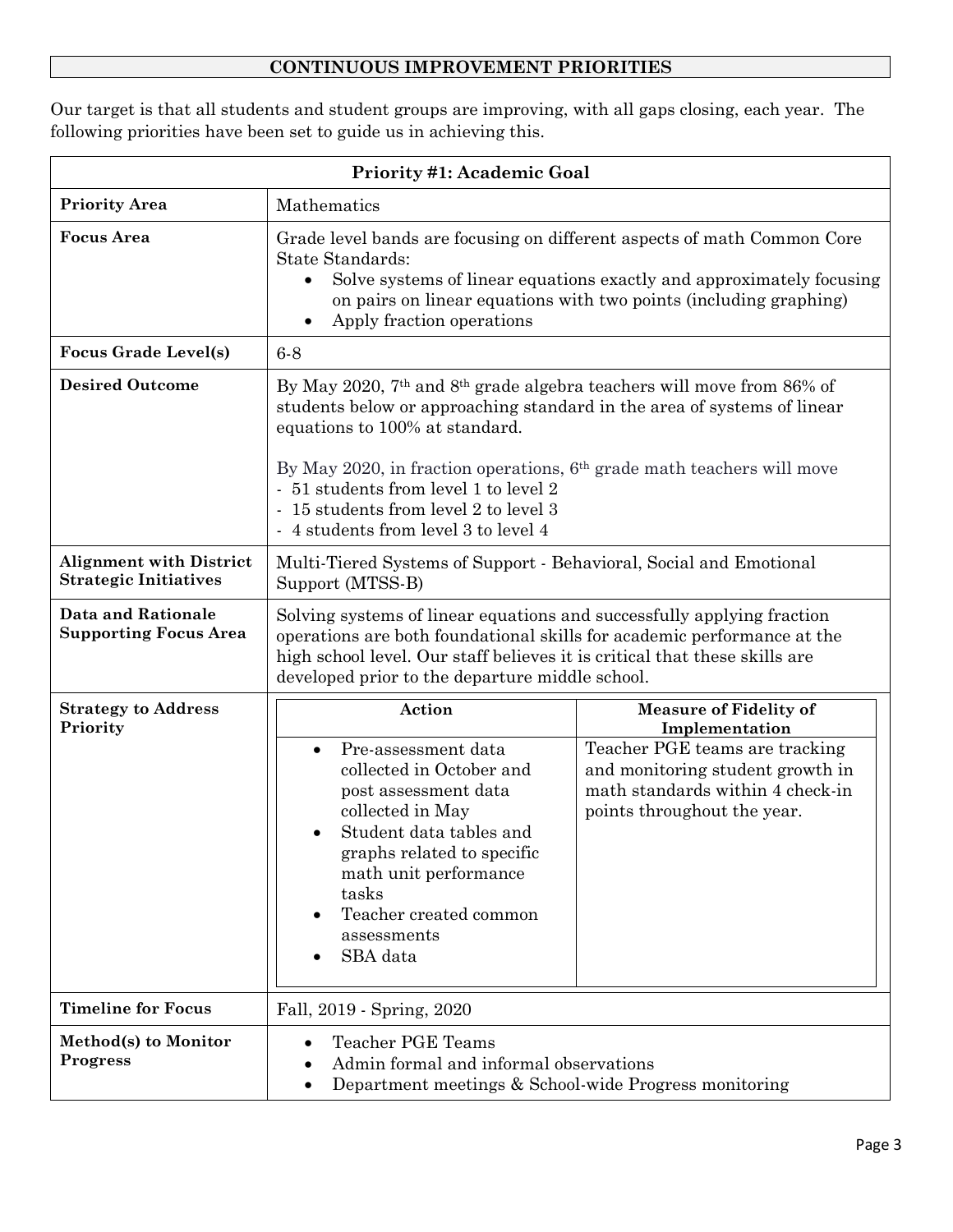| <b>Priority #2: Academic Goal</b>                              |                                                                                                                                                                                                                                                                                                                                                                                                                                                                                                                                                                                                                         |                                                                                                                     |
|----------------------------------------------------------------|-------------------------------------------------------------------------------------------------------------------------------------------------------------------------------------------------------------------------------------------------------------------------------------------------------------------------------------------------------------------------------------------------------------------------------------------------------------------------------------------------------------------------------------------------------------------------------------------------------------------------|---------------------------------------------------------------------------------------------------------------------|
| <b>Priority Area</b>                                           | Science                                                                                                                                                                                                                                                                                                                                                                                                                                                                                                                                                                                                                 |                                                                                                                     |
| <b>Focus Area</b>                                              | Science: Grade level bands are focusing on different aspects of the NGSS<br>Science and Engineering Practices of Analyzing and Interpreting Data.<br>Strands include:<br>Construct, analyze, and/or interpret graphical displays or data<br>$\bullet$<br>and/or large sets to identify linear and nonlinear relationships.<br>Determine similarities and differences in data tables, graphs, and<br>findings of science models.<br>Apply principles of statistics and probability (including mean,<br>$\bullet$<br>median, mode, and variability)                                                                       |                                                                                                                     |
| <b>Focus Grade Level(s)</b>                                    | $6-8$                                                                                                                                                                                                                                                                                                                                                                                                                                                                                                                                                                                                                   |                                                                                                                     |
| <b>Desired Outcome</b>                                         | Move students across all grades up one level on the rubric, as determined by<br>teacher PGE team.<br>6 <sup>th</sup> Grade<br>163 students from a level 1 to level 2<br>43 students from a level 2 to level 3<br>22 students from a level 3 to level 4<br>Maintain 2 students at level 4<br>$\bullet$<br>7 <sup>th</sup> Grade<br>93 students from a level 1 to level 2<br>$\bullet$<br>51 students from a level 2 to level 3<br>2 students from level 3 to level 4<br>8 <sup>th</sup> Grade<br>102 students from a level 1 to level 2<br>51 students from a level 2 to level 3<br>6 students from a level 3 to level 4 |                                                                                                                     |
| <b>Alignment with District</b><br><b>Strategic Initiatives</b> | Multi-Tiered Systems of Support - Academics (MTSS-A)                                                                                                                                                                                                                                                                                                                                                                                                                                                                                                                                                                    |                                                                                                                     |
| <b>Data and Rationale</b><br><b>Supporting Focus Area</b>      | SBA Math data was used as there was not sufficient information based on<br>WCAS data. Other data considered included: in-class pre-assessment data,<br>Next Generation Science Standards and moving students to standard, and<br>this is a skill area observed to be low when students reach high school.<br>There are also questions on the WCAS related to Science and Engineering<br>Practices of Analyzing and Interpreting Data.                                                                                                                                                                                   |                                                                                                                     |
| <b>Strategy to Address</b><br>Priority                         | Action<br>Data tables and graphs                                                                                                                                                                                                                                                                                                                                                                                                                                                                                                                                                                                        | <b>Measure of Fidelity of</b><br>Implementation<br>6 <sup>th</sup> : Teacher PGE teams are                          |
|                                                                | related to specific science<br>units of progression through<br>the year<br>Lab inquiries and data<br>collection<br>6 <sup>th</sup> Grade Interpreting Data<br>Pre-Test<br>Midpoint Assessment<br>Progress Check                                                                                                                                                                                                                                                                                                                                                                                                         | tracking and monitoring student<br>growth in this NGSS standard<br>within 4 check-in points<br>throughout the year. |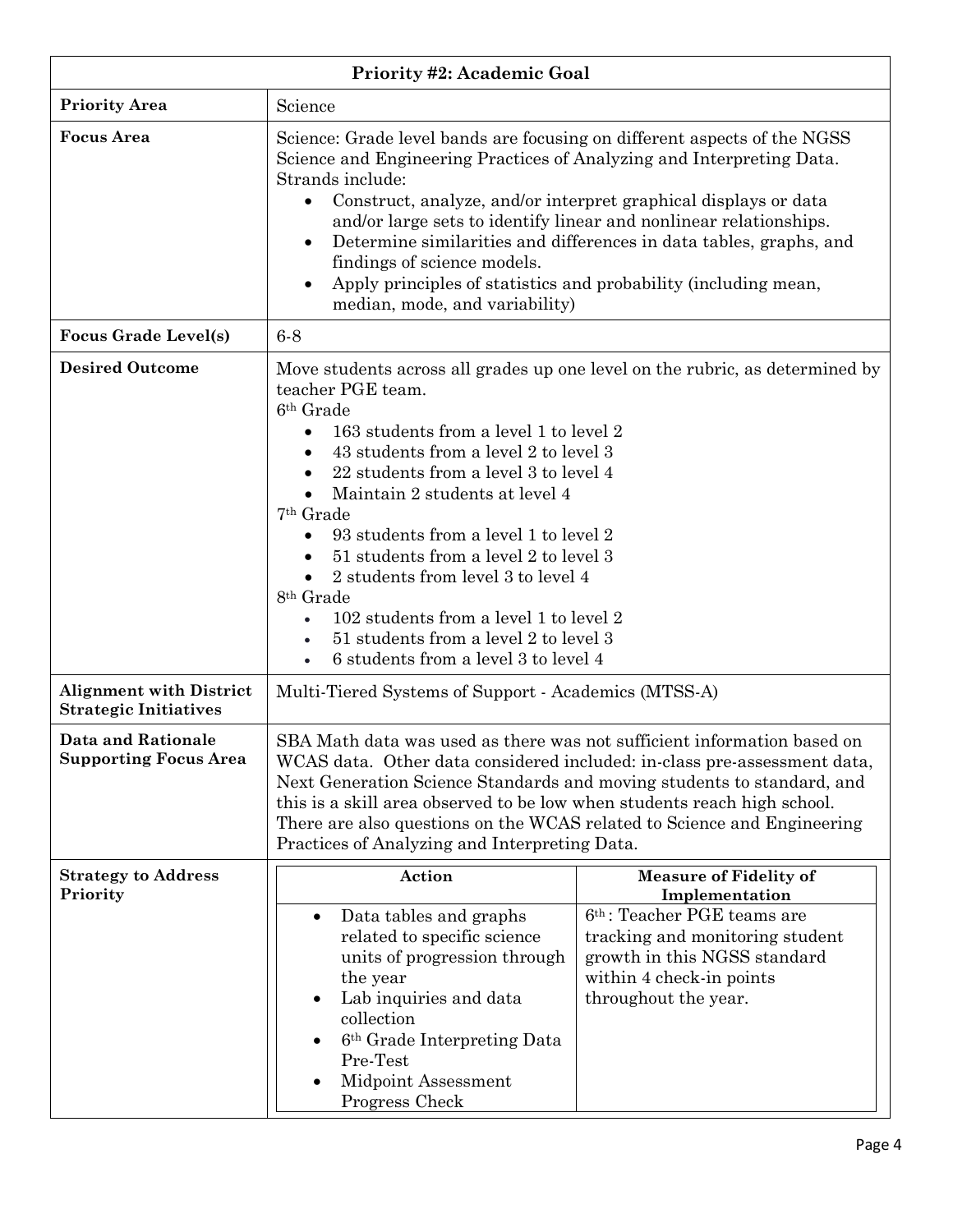|                                  | 6 <sup>th</sup> Grade Interpreting Data<br>Test<br>Formative assessments<br>throughout the year<br>Weekly and bi-weekly<br>$\bullet$<br>warm-ups and closure tasks<br>Lab inquiries and data<br>collection<br>Collaborative MS forms to<br>analyze student progress<br>quarterly<br>Data tables and graphs<br>related to specific science<br>units of progression through<br>the year<br>Comparison of baseline to<br>final summative data | 7 <sup>th</sup> : Teacher PGE teams are<br>tracking and monitoring student<br>growth in this NGSS standard<br>throughout the year. |
|----------------------------------|--------------------------------------------------------------------------------------------------------------------------------------------------------------------------------------------------------------------------------------------------------------------------------------------------------------------------------------------------------------------------------------------------------------------------------------------|------------------------------------------------------------------------------------------------------------------------------------|
|                                  | Data tables and graphs<br>$\bullet$<br>related to specific science<br>units of progression through<br>the year<br>Lab inquiries and data<br>collection<br>Pre-assessment<br>Formative assessments<br>Final summative<br>assessment                                                                                                                                                                                                         | 8 <sup>th</sup> : Teacher PGE teams are<br>tracking and monitoring student<br>growth in this NGSS standard<br>throughout the year. |
| <b>Timeline for Focus</b>        | Fall, 2019 - Spring, 2020                                                                                                                                                                                                                                                                                                                                                                                                                  |                                                                                                                                    |
| Method(s) to Monitor<br>Progress | <b>Teacher PGE Teams</b><br>Admin formal and informal observations<br>Department meetings<br>School-wide Progress monitoring                                                                                                                                                                                                                                                                                                               |                                                                                                                                    |

|                      | <b>Priority #3: Culturally Responsive Teaching</b> |  |
|----------------------|----------------------------------------------------|--|
| <b>Priority Area</b> | Social and Emotional                               |  |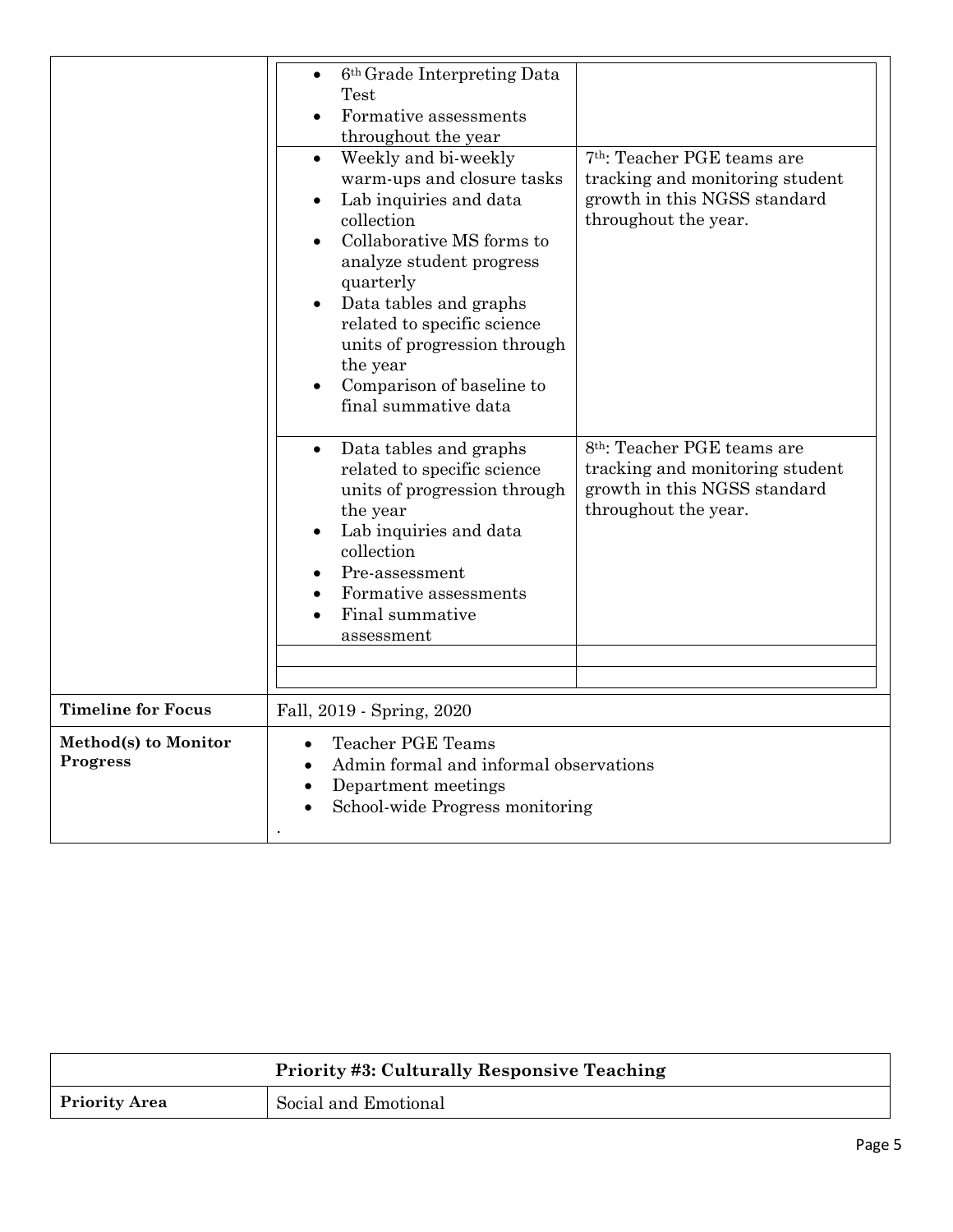| <b>Focus</b> Area                                              | <b>Culturally Responsive Teaching Practices</b>                                                                                                                                                                          |                                                                                                                                                                                                                                                                        |
|----------------------------------------------------------------|--------------------------------------------------------------------------------------------------------------------------------------------------------------------------------------------------------------------------|------------------------------------------------------------------------------------------------------------------------------------------------------------------------------------------------------------------------------------------------------------------------|
| <b>Focus Grade Level(s)</b>                                    | $6-8$                                                                                                                                                                                                                    |                                                                                                                                                                                                                                                                        |
| <b>Desired Outcome</b>                                         | By May 2020, Timberline staff seeks to develop and implement the school's<br>first equity committee, student panel, and one multi-cultural community<br>based event                                                      |                                                                                                                                                                                                                                                                        |
| <b>Alignment with District</b><br><b>Strategic Initiatives</b> | School Equity Teams                                                                                                                                                                                                      |                                                                                                                                                                                                                                                                        |
| <b>Data and Rationale</b><br><b>Supporting Focus Area</b>      | In order to foster a safe school environment and for students to find the<br>greatest academic success, teachers and staff school-wide must understand<br>and use effective culturally responsive instruction practices. |                                                                                                                                                                                                                                                                        |
| <b>Strategy to Address</b><br>Priority                         | Action                                                                                                                                                                                                                   | <b>Measure of Fidelity of</b><br>Implementation                                                                                                                                                                                                                        |
|                                                                | Monthly Equity Committee<br>Meetings<br>4 staff-wide trainings<br>Staff book study<br>Second semester student panel<br>meetings<br>Principal/PTSA bimonthly<br>meetings                                                  | Staff attendance, meeting notes<br>and data collection<br>Staff attendance, meeting notes<br>and data collection<br>Use of strategies within classrooms<br>Student attendance and feedback<br>collection<br>Staff attendance, meeting notes<br>and feedback collection |
| <b>Timeline for Focus</b>                                      | Fall, 2019 - Spring, 2020                                                                                                                                                                                                |                                                                                                                                                                                                                                                                        |
| Method(s) to Monitor<br><b>Progress</b>                        | <b>Equity Committee</b><br>$\bullet$<br>Building Leadership Team<br>$\bullet$<br>Student feedback and survey<br>$\bullet$<br>Parent/community feedback                                                                   |                                                                                                                                                                                                                                                                        |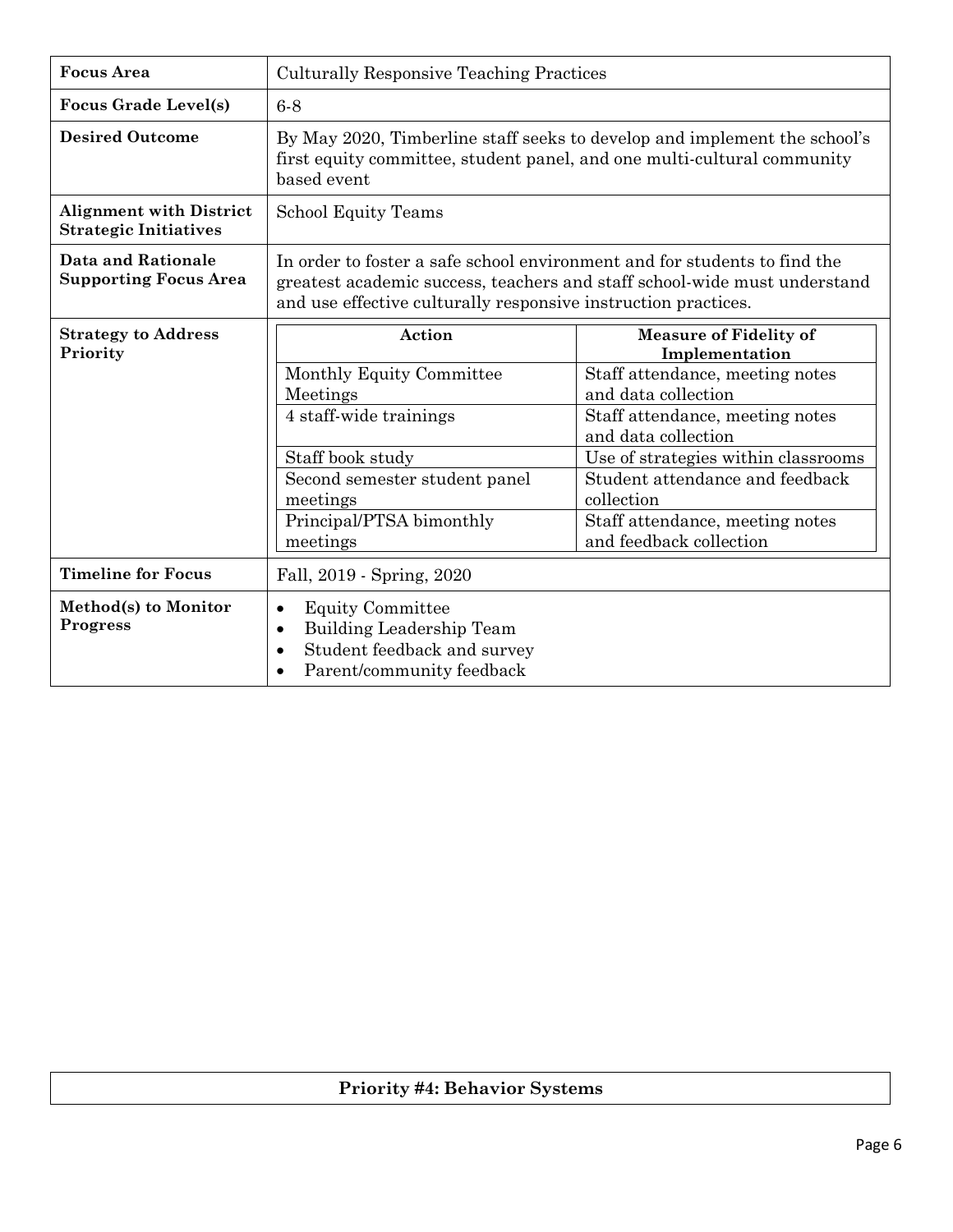| <b>Priority Area</b>                                           | Behavior                                                                                                                                                                                                                       |                                                        |
|----------------------------------------------------------------|--------------------------------------------------------------------------------------------------------------------------------------------------------------------------------------------------------------------------------|--------------------------------------------------------|
| <b>Focus</b> Area                                              | PBIS and Behavior Systems                                                                                                                                                                                                      |                                                        |
| <b>Focus Grade Level(s)</b>                                    | $6 - 8$                                                                                                                                                                                                                        |                                                        |
| <b>Desired Outcome</b>                                         | By May 2020, we will implement school-wide PBIS systems and routines to<br>support clear expectations, student leadership, predictable consequences,<br>and student growth from mistakes.                                      |                                                        |
| <b>Alignment with District</b><br><b>Strategic Initiatives</b> | Multi-Tiered Systems of Support - Behavioral, Social and Emotional<br>Support (MTSS-B)                                                                                                                                         |                                                        |
| <b>Data and Rationale</b><br><b>Supporting Focus Area</b>      | Unwanted, unkind, or unsafe behaviors impact academic performance,<br>attendance, peer relationships, and school culture.                                                                                                      |                                                        |
| <b>Strategy to Address</b><br>Priority                         | Action                                                                                                                                                                                                                         | <b>Measure of Fidelity of</b><br>Implementation        |
|                                                                | Significant 72- School-wide<br>activities the 1 <sup>st</sup> three days of<br>school                                                                                                                                          | Staff and student surveys                              |
|                                                                | Monthly Culture Committee<br>meetings                                                                                                                                                                                          | Staff attendance, meeting notes<br>and data collection |
|                                                                | 4 district-based PBIS trainings                                                                                                                                                                                                | Staff attendance, meeting notes<br>and data collection |
|                                                                | Staff trainings in March and May<br>all-day LEAP times                                                                                                                                                                         | Staff survey                                           |
|                                                                | Implementation of student<br>reflection and referral forms                                                                                                                                                                     | Student data collection                                |
| <b>Timeline for Focus</b>                                      | Fall, 2019 - Spring, 2020                                                                                                                                                                                                      |                                                        |
| Method(s) to Monitor<br><b>Progress</b>                        | Discipline data<br>$\bullet$<br>Attendance Data<br>$\bullet$<br><b>Culture Committee</b><br>$\bullet$<br><b>Building Leadership Team</b><br>$\bullet$<br>Student feedback and survey<br>$\bullet$<br>Parent/community feedback |                                                        |

### **TECHNOLOGY INTEGRATION PLAN**

The Washington Basic Education Act requires schools to "integrate technology literacy and fluency" in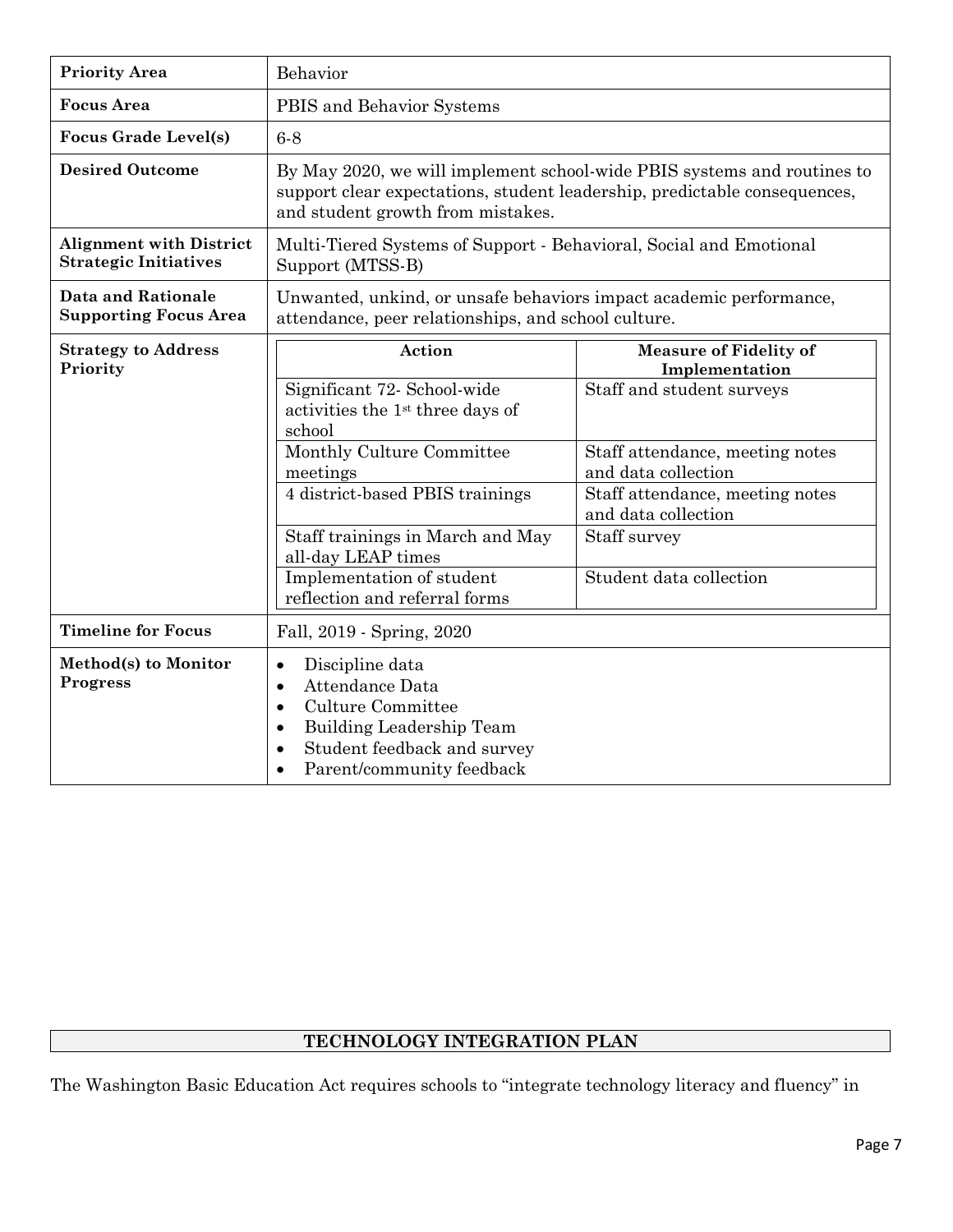their curriculum. The updated K-12 Educational Technology Learning Standards emphasize the ways technology can be used to amplify and transform learning and teaching.

The Technology Integration Facilitator Program (TIF) and Building Instructional Technology Plan (BIT) provide the structure and funding to support this requirement.

The goals of the TIF program are to support teachers in effectively:

- 1. Integrating the use of core instructional technologies within teaching and learning.
- 2. Utilizing digital tools to enhance the learning process for all students in all classrooms.
- 3. Understanding and applying the Educational Technology Learning Standards across content areas.
- 4. Embedding digital citizenship and media literacy within instruction.

Building administrators work with their Technology Integration Facilitator (TIF) to identify needs based on the TIF program goals and develop the BIT Plan to meet those needs. Beginning and end of year survey data informs the personalization of individual school plans.

Based on Fall data, strategic implementations and OSPI requirements, the BIT Plan will focus on the following:

☒Digital Citizenship

☒Integrating core instructional technologies

 $\Box$ Utilizing digital tools to enhance learning

- ☐Applying Ed Tech Learning Standards
- $\Box$ Embedding digital citizenship & media literacy

### **COMMUNITY ENGAGEMENT PLAN**

As a district of doers, learners, and believers, our "why" drives us. We do this all-important work because we want all of our students to have equitable and quality experiences in the Lake Washington School District in order to ensure that they get to choose their futures instead of their circumstances choosing them.

Research has consistently shown that family and community engagement is key to increasing the academic success and positive connections that students have at school, especially students from groups that are demographically under-represented or those historically marginalized. Therefore, it is imperative that we consistently plan and implement strategies to engage our families and school communities in authentic and culturally appropriate approaches.

To ensure that families have the support that they need to assist their children, OSPI requires that school districts have a family engagement policy in place that applies to all families.<sup>1</sup> The specific strategy our school is using to involve and inform the community of the School Improvement Plan is as follows:

| <b>Strategy to Engage</b><br><b>Students, Families,</b> | Action | Timeline |
|---------------------------------------------------------|--------|----------|
| Parents and                                             |        |          |
| Community                                               |        |          |

<span id="page-7-0"></span><sup>1</sup> LWSD's policy is found at: <https://www.lwsd.org/about-us/policy-and-regulations/school-community-relations-goals-ka-r>